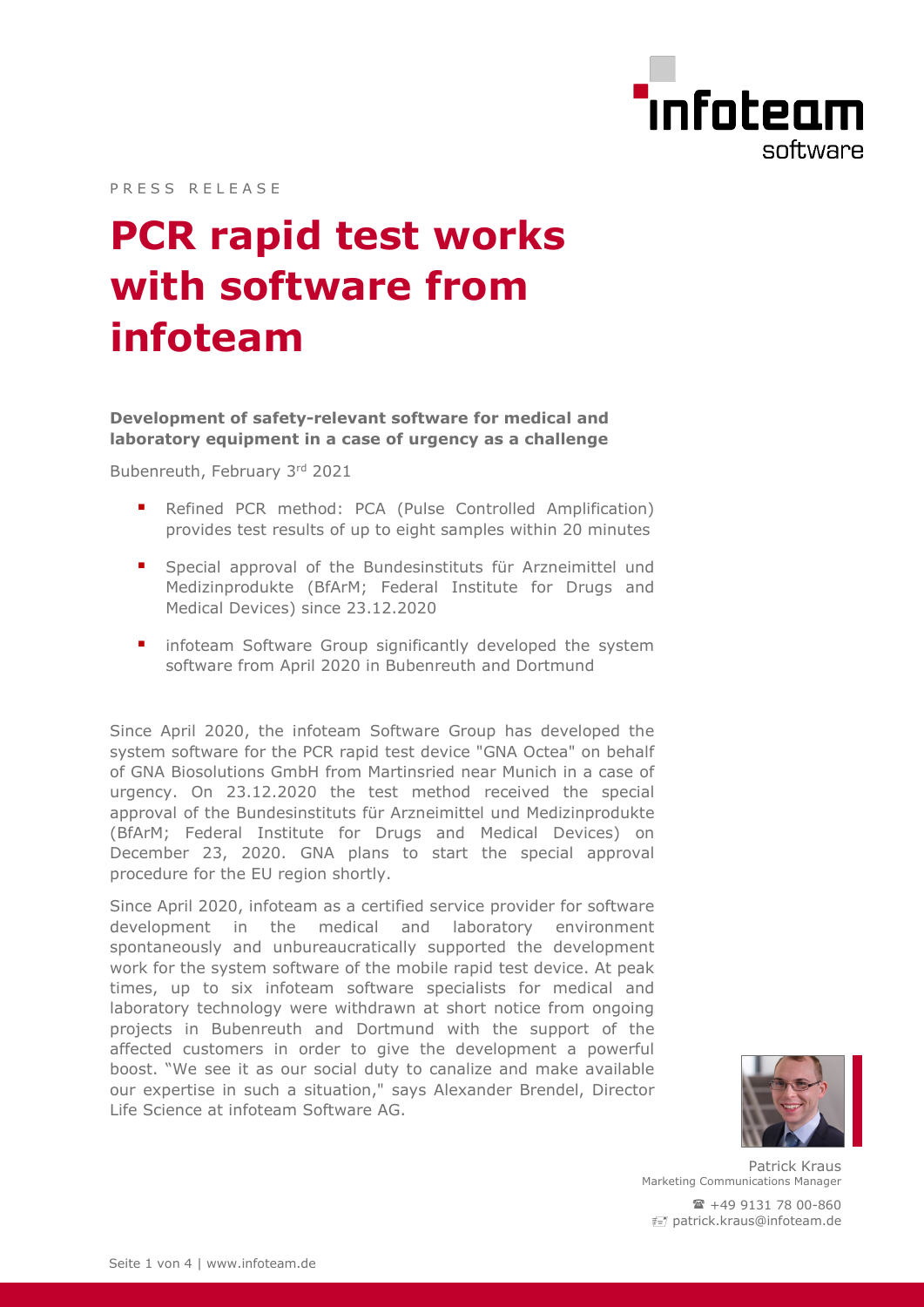## **Key data for GNA Octea**

With a sensitivity of 96.7 percent and a specificity of 100 percent, GNA Octea achieves the high test reliability of conventional but slow PCR tests. The system also combines the time advantages of already available but comparatively less reliable rapid antigen tests: Within 20 minutes, the device analyzes up to eight samples in parallel. The total time including the times for throat swabs and test preparation is around 40 minutes. Conventional PCR tests with analysis in the laboratory often require two or more days until the test result is available. In addition, GNA Octea offers another decisive advantage: the test device is small, light, and mobile, so it can be set up and used quickly and easily anywhere. In addition to stationary test stations and doctors' offices, it therefore also opens new possibilities for temporary use in companies, schools, care facilities, on construction sites or at cultural events.

#### **The development of the system software**

The system software of the device includes the control software (embedded software), which executes functionalities in the device, as well as operating software, via which users can operate the device. In order for software to be used in medical devices and laboratory equipment or as a stand-alone medical product (e.g. medical apps), it must be developed in accordance with legal requirements (MDR, IVDR, FDA Guidelines & Regulations, etc.). The prerequisite for this is a certified quality management system in accordance with ISO 13485, which infoteam has had for many years as an experienced development partner and distributor. With infoteam's own development process iSOP.medical, which meets all the requirements of IEC 62304, infoteam is one of the few service providers in Europe that can implement software development according to both its own and external customer processes.

## **Outlook**

By the end of March 2021, GNA and infoteam plan to complete the standard-compliant documentation (which is normally done in parallel with software development) and thereby apply for regular approval as an In vitro diagnostic (IVD). A further development of the device is planned afterwards.

# General Contact

#### **infoteam Software AG**

Am Bauhof 9 | 91088 Bubenreuth | Germany phone: +49 9131 78 00-0  $fax: +4991317800-50$ info@infoteam.de | www.infoteam.de

All hardware and software names used are trademarks and/or registered trademarks of the respective manufacturers.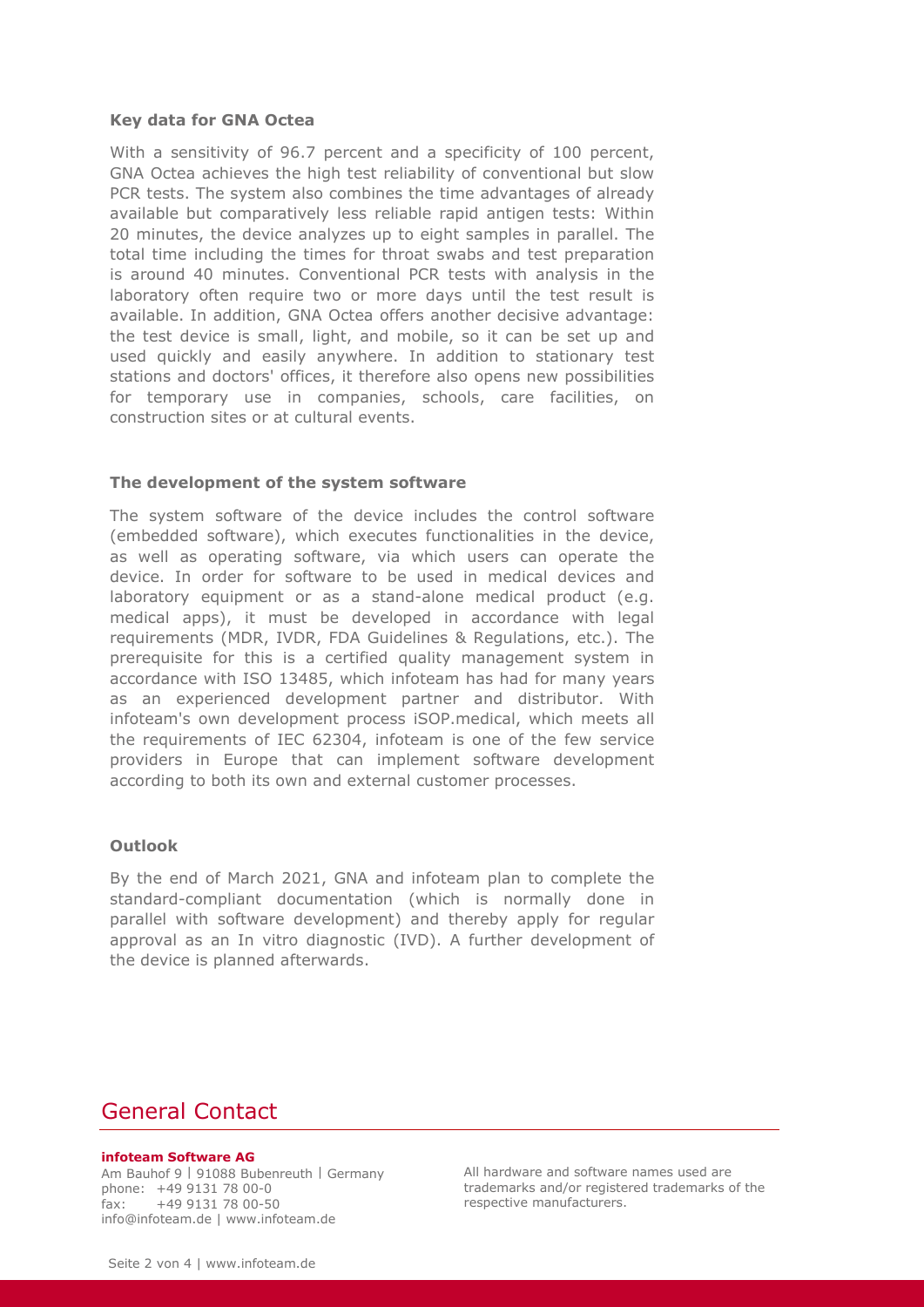**Further information** can be found in our employee magazine on p. [12f.](https://infoteam.de/fileadmin/user_upload/Pictures/Mitarbeiter/Mitarbeitermagazin/inf20004_mitarbeitermagazin_02_2020_nr2_04_re_web_ohne_nr_10mb.pdf) (as of October 2020; German only) or on our homepage on the topic of ["Software according to MDR, IVDR and FDA".](https://infoteam.de/en/our-know-how/software-in-accordance-with-mdr-ivdr-and-fda/)

Please also refer to the press release of Bayerisches [Staatsministeriums für Wirtschaft, Landesentwicklung und Energie](https://www.stmwi.bayern.de/presse/pressemeldungen/pressemeldung/pm/434-2020/) (Bavarian State Ministry of Economic Affairs, Regional Development and Energy) dated December 29, 2020.

## **Contact at infoteam Software Group:**

Patrick Kraus Marketing Communications Manager [patrick.kraus@infoteam.de](mailto:patrick.kraus@infoteam.de) and [presse@infoteam.de](mailto:presse@infoteam.de) +49 9131 78 00-860

**Contact at GNA Biosolutions GmbH:** Anastasia Liapis VP, Strategic Marketing & Partnerships [liapis@gna-bio.com](mailto:liapis@gna-bio.com) +49 89 99 82 07 195

#### **Image rights**

The attached graphical material is released for publication.

- **Building-02.jpg** © infoteam Software AG Possible picture caption: infoteam Software Group supported the software development of the PCR rapid test GNA Octea
- DSC01803.jpg, DSC02073.jpg, DSC02317.jpg © GNA Biosolutions GmbH Potential picture caption: The GNA Octea rapid PCR tester delivers test results with the high confidence of the PCR method within 20 minutes.

# General Contact

#### **infoteam Software AG**

Am Bauhof 9 | 91088 Bubenreuth | Germany phone: +49 9131 78 00-0  $fax: +4991317800-50$ info@infoteam.de | www.infoteam.de

All hardware and software names used are trademarks and/or registered trademarks of the respective manufacturers.